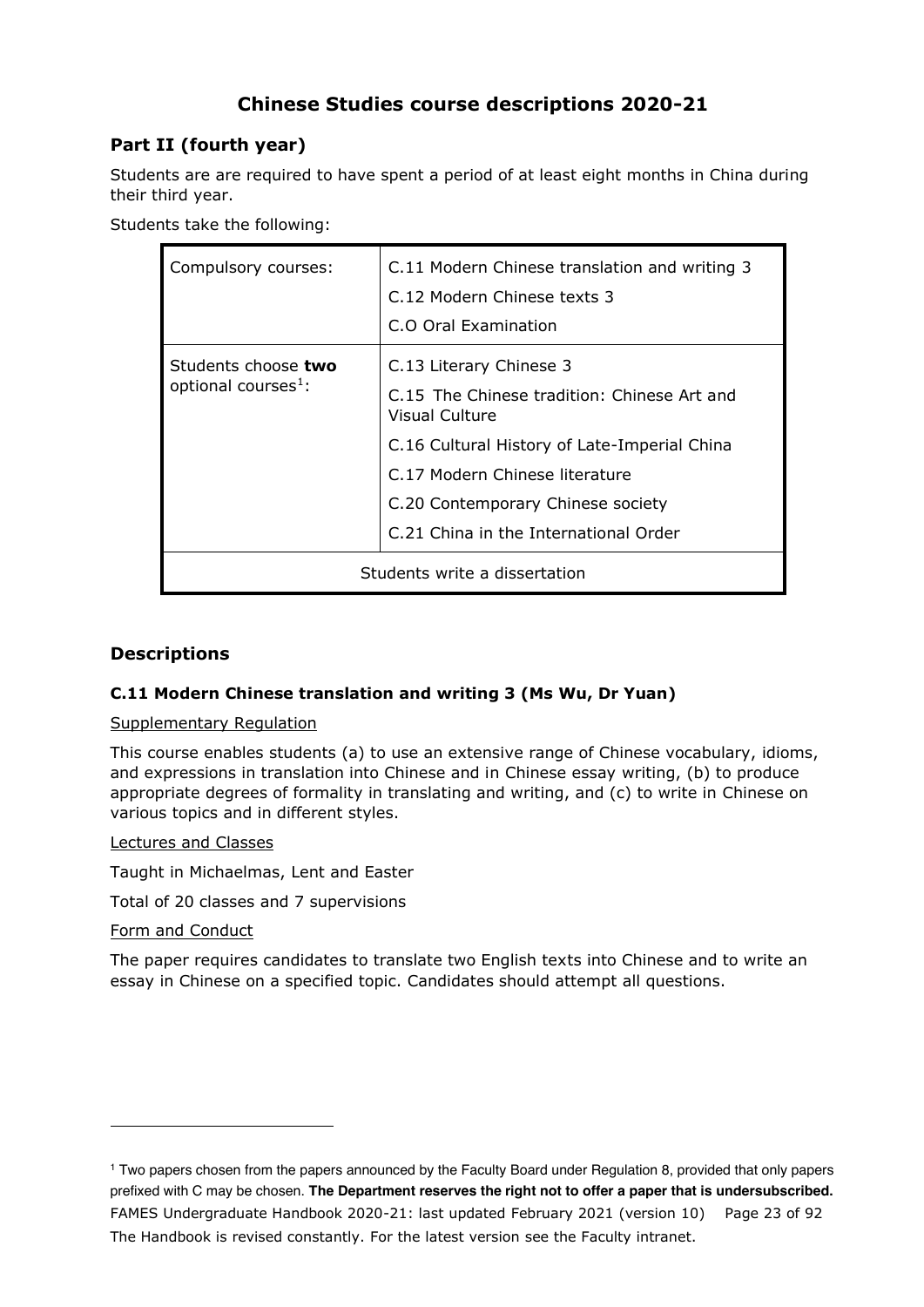# **C.12 Modern Chinese texts 3 (Dr Yuan)**

#### Supplementary Regulation

The course continues the work done in the acquisition of the modern Chinese language in previous years. Students will be presented with various types of texts, ranging from modern and contemporary fiction, newspapers, and articles on contemporary China, to scholarly writings and government documents.

#### Lectures and Classes

Taught in Michaelmas, Lent and Easter

Total of 60 classes and 7 supervisions

#### Form and Conduct

The paper requires candidates to translate all three Chinese texts into English. The first will be a text from a Chinese newspaper, the second will be a literary text, and the third will be a non-fiction text. Candidates will be allowed to use the Chinese-Chinese dictionaries provided.

# **C.O Oral Examination (Ms Wu, Dr Yuan)**

The examination consists of a listening comprehension test and an oral test. All oral tests will be recorded.

#### Lectures and Classes

Taught in Michaelmas, Lent and Easter

Total of 60 classes and 6 supervisions

Form and Conduct

(*a*) Listening comprehension test

Candidates will be asked to answer multiple-choice questions in Chinese related to recorded passages in Chinese (40 marks; approximately 30–40 minutes).

(*b*) Oral test

The candidate will be asked to provide an oral précis of her or his dissertation and answer questions thereon. Then he or she will be asked to discuss a selected topic with the examiners. Finally, there will be a test on English-Chinese interpretation. The selected topics will be posted in the Faculty one working day before the examination (60 marks; approximately 20 minutes).

## **Optional courses** (additional Regulation 8 papers)

# **C.13 Literary Chinese 3 (Dr Galambos)**

#### Supplementary Regulation

This course features advanced selections of texts in literary Chinese. An effort is made to present a wide variety of texts, including pre-Qin philosophical writings, early medieval narrative literature, Buddhist biographies, Tang and Song poetry, didactic primers, and translations of Western literature into literary Chinese. Students will be introduced to features of grammar and genre as well as the intellectual and historical background of the readings in question.

#### Course Description

This course introduces advanced selections of prose and poetry in literary Chinese. The course draws on texts ranging from early China to the Republican Period, including pre-Qin

FAMES Undergraduate Handbook 2020-21: last updated February 2021 (version 10) Page 24 of 92 The Handbook is revised constantly. For the latest version see the Faculty intranet.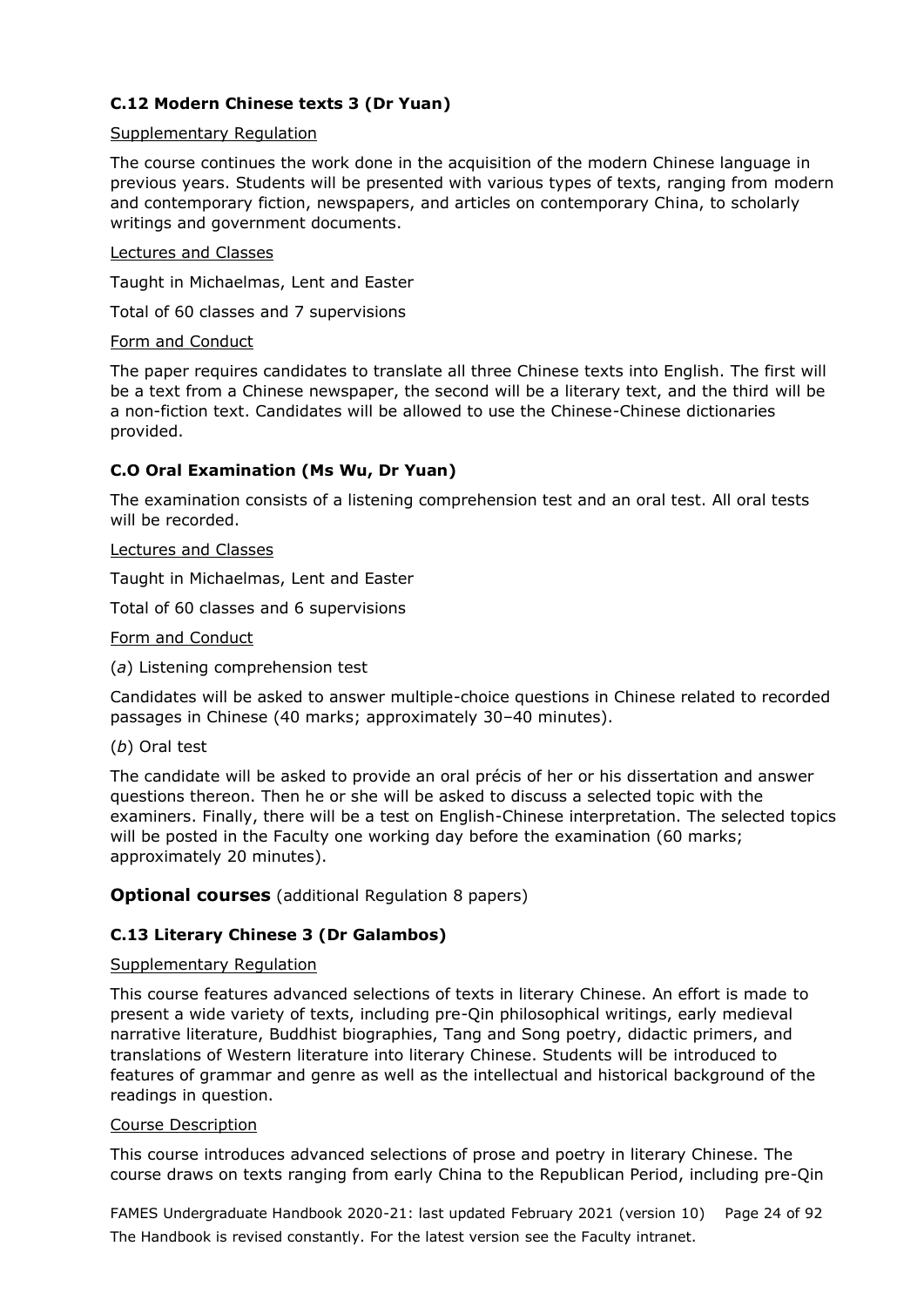philosophical literature, Tang and Song poetry and Buddhist narratives. Students will be introduced to features of grammar and genre as well as the intellectual and historical background of the readings in question.

Guided reading of texts written in literary Chinese with a close attention to the syntactical structure of the source text. Moreover, emphasis is placed on being able to understand unseen texts. Readings include, among others, the *Zhuangzi*, *Intrigues of the Warring States (Zhanguoce), New Account of the Tales of the World (Shishuo xinyu)*, *Biographies of Eminent Monks (Gaoseng zhuan), Liudu ji jing*, as well as some early translations of Western books into classical Chinese.

#### Lectures and Classes

Taught in Michaelmas and Lent.

Total of 32 participatory lectures and a minimum of 16 supervisions.

#### Form and Conduct

This paper will contain three sections, all of which must be attempted. Section 1 will contain one or more passages from seen texts in literary Chinese for translation into English. Candidates may be asked to comment on the texts in question. Section 2 will contain unseen texts for translation into English. Section 3 is a comprehensive reading exercise. Candidates will be asked to answer questions, in English, on one or more unseen texts.

## **C.14 Advanced Chinese Texts [Not offered 2020-21]**

# **C.15 The Chinese tradition: Chinese Art and Visual Culture (Dr Elias)**

Borrowed by History of Art as their Paper 21

#### Supplementary Regulation

This course covers Chinese art and material culture stretching from the Neolithic period up to the present with a focus on dynastic and early modern times.

#### Course Description

This paper examines Chinese art and material culture stretching from the Neolithic period to the present with a focus on dynastic and modern times. It provides an object and theme based learning experience, including lectures on important media and developments in Chinese art as well as handling sessions of Chinese art collections at the Fitzwilliam Museum and the British Museum (Covid circumstances permitting). It explores the making and meaning of Chinese art and how it reflects the culture, religion and philosophy of its period. It also introduces the history of Chinese art collecting in the 20 - 21st centuries and considers current art market trends with an examination of some of the driving forces behind them. Covid circumstances permitting a day trip is planned to visit the British Museum and the Eskenazi Gallery of Chinese Art in London.

## Lectures and Classes

Taught in Lent.

Total of 20 participatory lectures, 2 handling sessions, 1 day trip and 4 supervisions.

#### Form and Conduct

This paper will consist of twelve questions of which candidates will be required to answer three.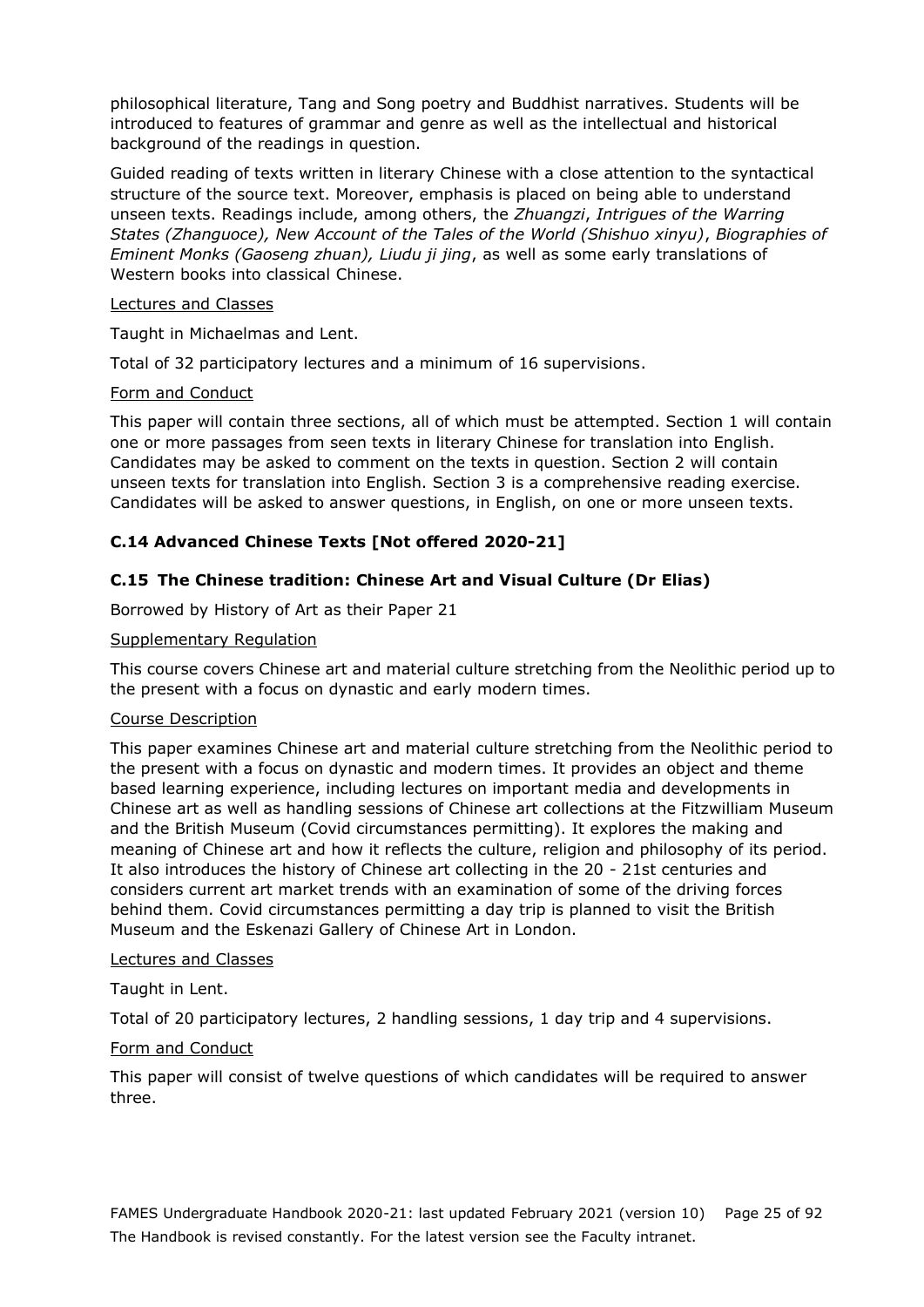# **C.16 Cultural History of Late-Imperial China (Dr Ganany)**

#### Supplementary Regulation

This paper explores major themes in late-imperial China.

#### Course Description

This paper explores major themes in late-imperial China, including religious practice, print culture, literature and the arts. The main goal of this course is to examine a variety of sources (textual and visual) and research methodologies in the study of late-imperial China. The temporal scope of this paper is the second millennium AD, broadly from the Song Dynasty to the Qing Dynasty (960-1911).

#### Lectures and Classes

Taught in Michaelmas and Lent

Total of 16 two-hour participatory lectures.

#### Form and Conduct

This paper is assessed by a research essay of between 6,000 and 7,500 words, including footnotes and excluding bibliography. The students will develop the topic of the essay in consultation with the instructor. A one-page topic and paper outline will be due during the first class session of Lent Term. Two hard copies and one electronic copy (pdf) of the research essay shall be submitted to the Programmes Administrator in the Faculty Office no later than the fourth Friday of Full Easter Term.

# **C.17 Modern Chinese literature (Dr Inwood)**

#### Supplementary Regulation

The course aims to introduce undergraduates to the field of modern Chinese literature as it evolved through the 20th century and up to the present. Literature, whether popular or elite, has had a vital place in modern experience. In the first term students become familiar with some of the major canonical writers and issues. Teaching in the second term is organized around a particular topic: possible examples are post-Mao and contemporary fiction; fiction and film in Republican popular culture; Chinese modernism.

#### Course Description

This paper explores modern and contemporary Chinese literature from the late Qing through to the present day.

This course introduces students to modern Chinese literature of the twentieth and early twenty-first centuries by focusing on key authors, literary movements, genres, texts and trends. Chinese-language (also sometimes known as Sinophone) literature is studied within its relevant socio-cultural and political contexts from the late Qing dynasty through to post-Mao commercialisation and the growth of the Internet. Literary analysis of the original Chinese texts and their English translations constitutes a key part of in-class discussions and students are expected to come up with their own interpretations of the texts under consideration, informed by the secondary literature and the concepts and arguments contained therein. The Michaelmas term provides an overview of canonical texts and movements of the Republican era of modern Chinese literature, while the Lent term focuses on major themes and developments in Maoist and post-Mao literature and culture.

## Lectures and Classes

Taught in Michaelmas and Lent.

Total of 16 seminars, plus two supervisions per term.